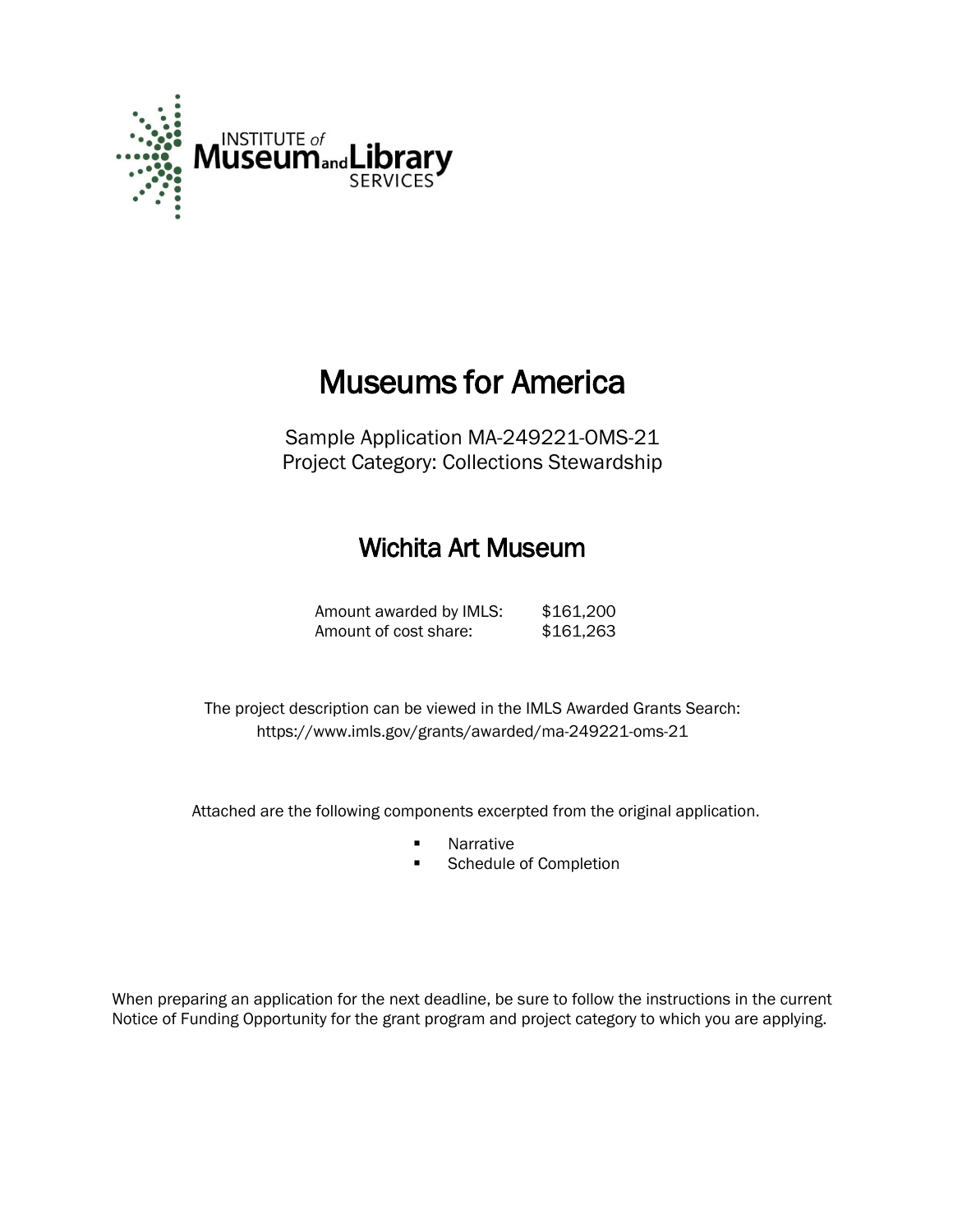#### **PROPOSAL NARRATIVE**

#### **Project Justification**

#### **What need, problem, or challenge will your project address, and how was it identified?**

The project will conserve 80 works from two important areas of the Wichita Art Museum collection—the recently acquired Americana collection and a group of key paintings. These two areas were first identified as conservation priorities in the museum's 2017–2022 Conservation Plan. Developed by the museum's curatorial and registrarial staff in conjunction with the Midwest Art Conservation Center (MACC) and approved by the Board of Trustees, the Conservation Plan outlines critical, high-priority, and medium-term priorities for collection care. In Spring 2020, WAM completed the first item in the document and achieved the Conservation Plan's single critical goal by installing a new HVAC system (an expense in excess of \$2 million.) The next steps in the plan those marked high-priority—call for conservation assessments and subsequent treatments of the folk art collection and key paintings. Following the path outlined in the Conservation Plan, WAM partnered with MACC in 2019 and 2020 to produce detailed conservation assessments of the folk art and key paintings collections. Funded by an IMLS Collection Stewardship grant, the assessments surveyed three object categories: 1) works on paper, 2) mixed-media objects, and 3) paintings. The fourth survey, textiles, will be conducted in March 2021.

This proposal requests funds to complete needed treatments. WAM is ready to begin treating the 80 artworks that have been prioritized as requiring—both structurally and aesthetically—a conservator's intervention. Conserving collection gems for today's audience and preserving them in pristine condition for generations of museum-goers to come is a foundational museum priority reaffirmed in both the 2017–2022 Conservation Plan and the 2018–2023 Strategic Plan.

**The first set of objects to be conserved** comes from the Americana collection, acquired in Summer 2016. Featuring more than 450 objects made across three centuries, this collection of exceptional quality was formed over a lifetime by a single couple and vastly expands WAM's folk art holdings. The collection includes wide-ranging examples of American folk art, from hunting decoys and fishing lures to flag toppers and embroidered samplers. One highlight is a group of 29 nineteenth-century paintings, which includes ivory miniatures and large-scale portraits. Another highlight is a group of shop signs, which includes a 40-pound wooden whale that advertised a tavern to thirsty sailors. Not made by highly trained artists to fill the mansions of the country's elite, instead these folk artworks were created by itinerant painters and local craftsmen. From facilitating basic tasks to communicating taste and values, these objects display the artist's skill while representing the owners' needs or desires. Each gives us a glimpse of daily life in early America.

Most works in this extraordinary group have received minimal, if any, previous conservation intervention and are not in exhibitable condition. Large parts of the collection can be improved by removing a layer of dirt and grime and stabilizing the paint—paints used on folk art objects are often homemade, weakly bound, and applied to unprepared substrates. This causes cracking, flaking, and loss over time. For instance, a nineteenth-century wooden rocking horse—its mane is made of actual horsehair—has flaking paint so severe it risks paint loss with any movement. MACC conservators also identified numerous other artworks needing special care and attention. For example, a monumental eagle flagpole topper has a crushed wing that needs to be stabilized and more securely attached to the body. The Americana objects have a particularly unique and varied set of conservation issues—evidence of the long and useful lives they lived in family homes and on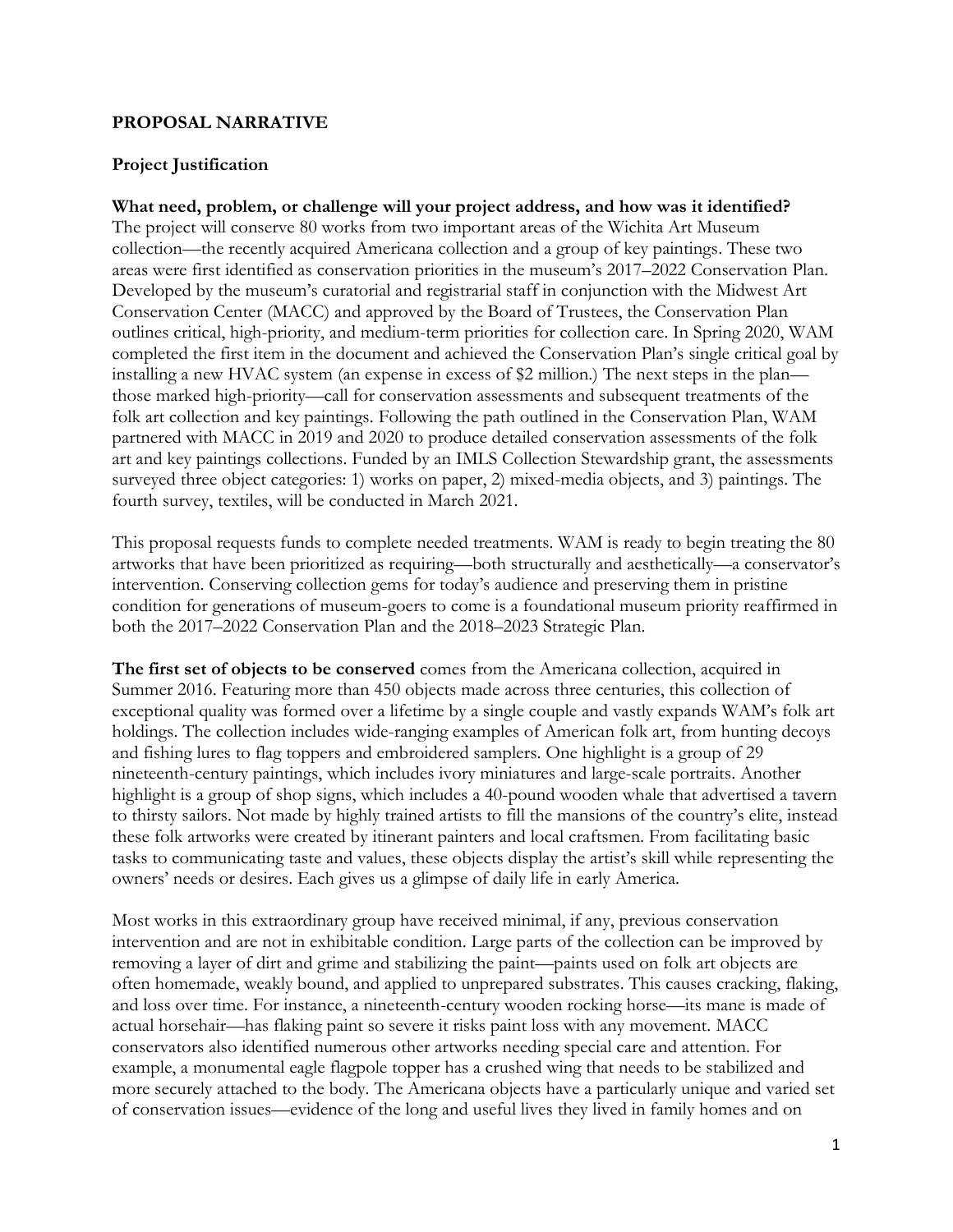main streets. The Wichita Art Museum is eager to conserve the prized gems of this collection so they can be displayed both now and in coming decades and centuries.

**The second set of works to be conserved** comes from a group of priority paintings. These paintings are particularly significant to WAM because of their major art historical importance and/or meaning to the Wichita community. They represent the legacy of Louise Caldwell Murdock, the Wichita Art Museum's founder. In 1915, through her will, Murdock made it her final mission to ensure her hometown would have an art museum. She allocated her considerable family fortune to the purchase of a "significant collection" of American art that would serve as the core of the new museum. (Murdock's dream was finally realized in 1935 with the opening of WAM.) Although she lived in a modest prairie town, Murdock's vision for a specifically *American* art museum was remarkably prescient—in 1915, American art was still the oft-overlooked cousin of European art, undervalued and underappreciated. In fact, Murdock was one of the early champions of the American art museum. She devised her plan nearly 15 years before the Metropolitan Museum of Art in New York City famously rejected Gertrude Vanderbilt Whitney's gift of 500 American artworks. Many of the paintings to be conserved come from this original group purchased by the Murdock Trust. Other paintings were acquired in subsequent years and continue to fulfill Murdock's initial dream of creating a great American art museum on the prairie. Works to be conserved include those by American masters such as:

- Winslow Homer, *In the Mowing*, 1874
- Benny Andrews, *Viola Andrews*, 1986
- George Bellows, *Mountain House*, 1920
- Robert Feke, *Mrs. Barlow Trecothick*, about 1748
- Robert Henri, *Eva Green*, 1907
- Walt Kuhn, *Neapolitan (Bread with Knife)*, 1948
- Ernest Lawson, *Spuyten Duyvil Creek*, about 1914

One example of a painting in need of conservation is the recently bequeathed George Bellows painting *Mountain House*, made in 1920. *Mountain House* was accessioned in 2017, and it expands WAM's remarkable collection of early American modernism and adds a second Bellows painting to the collection. Unfortunately, the painting was donated to WAM with areas of lifting paint and other condition issues. MACC staff performed a detailed conservation assessment on the painting and recommend consolidating the lifting paint and filling losses to make the work safe for travel and exhibition.

Other treasures will benefit from the expert conservation treatments of the staff at MACC. Benny Andrews' 1986 portrait of his mother Viola is a Wichita favorite. The life-sized work is painted in oil and acrylic on linen and also features fabric and paper elements. The detailed conservation assessment prepared by MACC notes that the acrylic paint has trapped a small layer of grime on the painting's surface, while many of the fabric elements are curling or releasing. The complex conservation treatment will rely on multiple members of the MACC team—including those with paper and textiles expertise—and not only the paintings conservators.

Throughout its history, WAM has been committed to the highest quality of collection care. The Americana and high-priority paintings conservation reflects a careful and deliberative process outlined in our 2017–2022 Conservation Plan to continue to maintain and preserve WAM's collection for present and future museum-goers. WAM staff will ensure that Louise Caldwell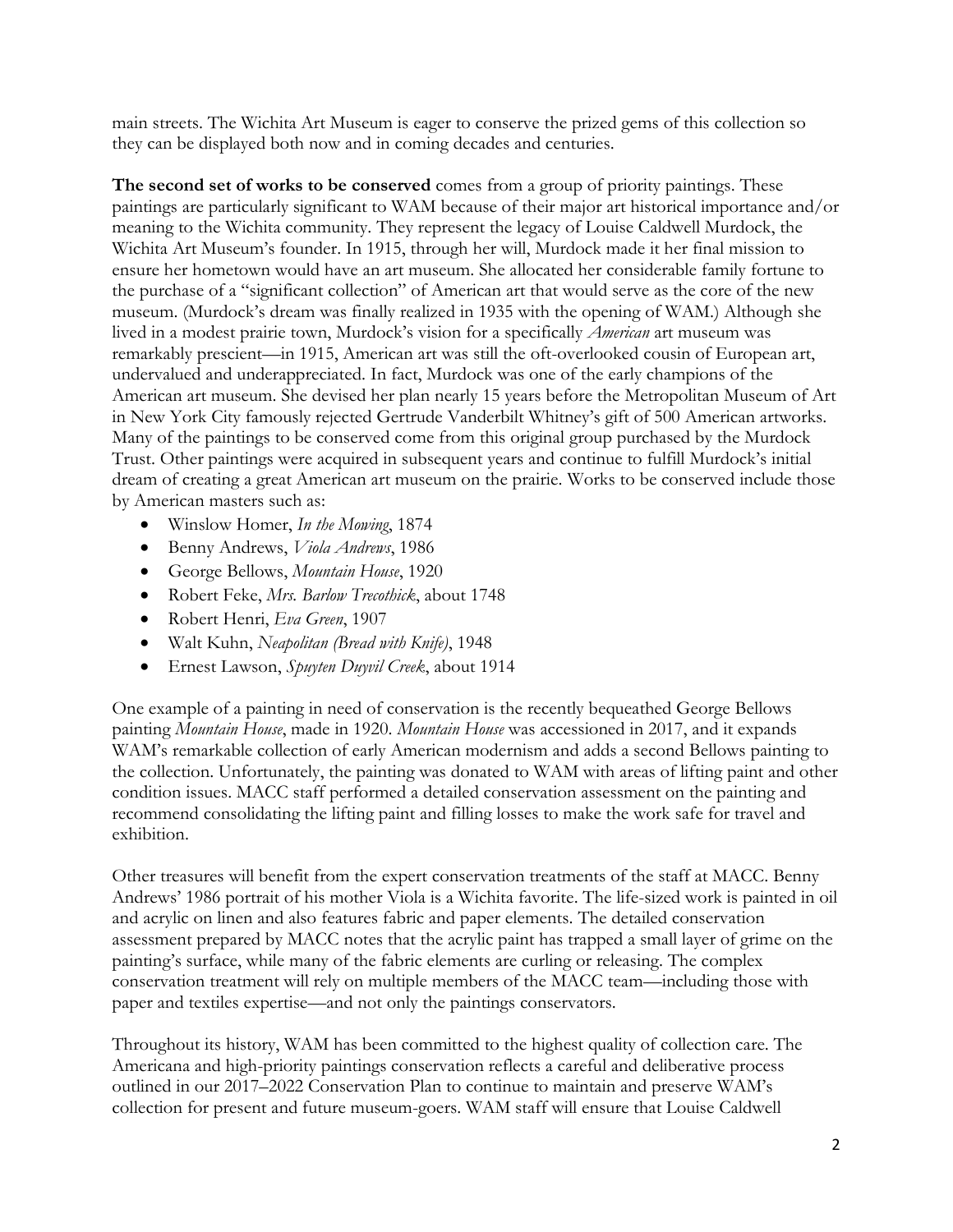Murdock's museum of American art continues to delight and inspire our regional audience into the next century.

#### **Who or what will benefit from your project? How are they involved in the planning?**

The project will further WAM's mission to bring "people, ideas, and American art together to enrich lives and build community." The museum is committed to engaging the community—including 700,000 people in the Wichita metropolitan area—with opportunities to experience world-class art. Wichita is the largest city in the state, and for many people in central and western Kansas, WAM is the only art museum located relatively near their hometowns. Although WAM continually presents dynamic loan shows, the permanent collection—including the Americana objects and high-priority paintings—serves as the foundation of the museum's exhibitions and programming. In 2019, WAM attracted 81,000 visitors, representing a 62% increase in overall attendance in the past seven years.

Museum-goers outside Wichita and the region will have the opportunity to view the Americana collection and key paintings in upcoming touring exhibitions. The curatorial department is developing a national touring exhibition of the Americana collection—with accompanying publication—scheduled to open at WAM in Fall 2024 and then continue to three subsequent venues. WAM is also in the process of developing a regional tour in conjunction with the Crystal Bridges Museum of American Art collection sharing program, Art Bridges. Art Bridges and WAM will share exhibition development and touring costs of *Americans in Paris: The French Connection from the Wichita Art Museum*. *Americans in Paris* explores the relationship between American artists and modern art as it developed in France. Three of the artworks to be treated—paintings by Walt Kuhn, John Henry Twachtman, and Abraham Walkowitz—will be included in that exhibition. Like the Americana exhibition, *Americans in Paris* will travel to three venues. Neither the Americana exhibition nor *Americans in Paris* will be possible without conservation treatments.

#### **How will your project advance your institution's strategic plan?**

In June 2018, the Wichita Art Museum Board of Trustees approved a Strategic Plan for the next five years. The Strategic Plan emphasizes three core objectives: (1) extend the museum's reach and impact in our community; (2) raise the profile of the museum and increase national awareness of the quality of the collection and curatorial work; and (3) invest in the museum's core functions and build long-term financial stability.

The second goal, raising WAM's reputation regionally and nationally, relies on the conservation of the Americana and key paintings collections. The Strategic Plan calls for the museum to become "more active and visible in the museum community." To achieve this goal, the Strategic Plan specifically calls for WAM to "organize exhibitions for travel," including "developing a national touring exhibition of the Americana collection" and "development of regional tours." As noted above, WAM is currently planning one national and one regional touring exhibition. In order to tour these exhibitions, it is imperative the works be safe for travel and display. For instance, a monumental eagle flag topper—one of the jewels of the Americana collection—risks breakage if it travels prior to conservation. Likewise, key paintings must also be conserved before they can be displayed at WAM or elsewhere. Abraham Walkowitz's *Memory Portrait of Gertrude Stein and Alice B. Toklas*—which depicts the interior of Stein's famous Parisian apartment—came to WAM with complicated condition issues that must be treated before it can be exhibited in *Americans in Paris*.

The third goal calls on WAM to invest in the museum's core functions, including critical facility improvements and collection care. Detailed collection care guidelines are outlined in the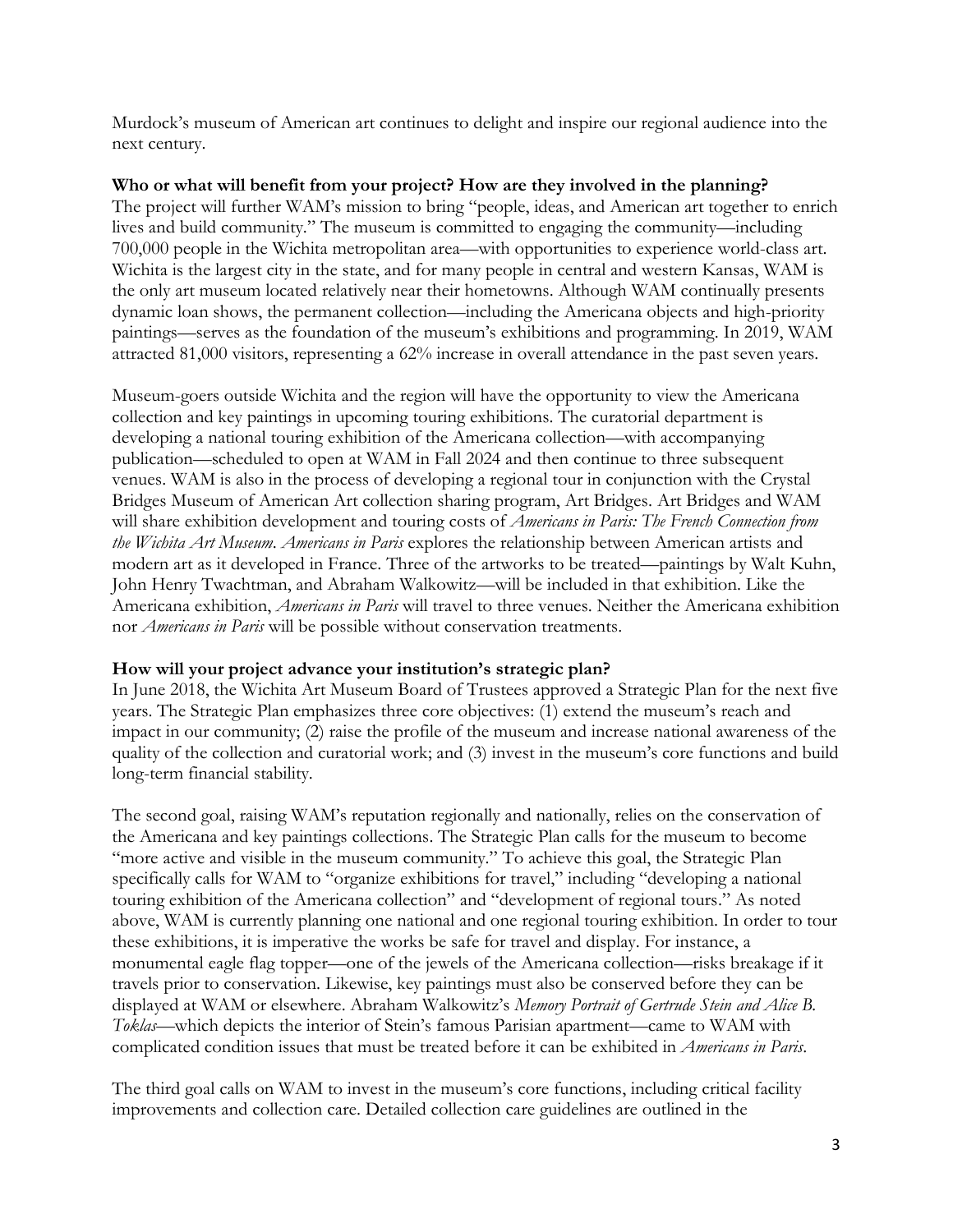Conservation Plan, approved by WAM's Board of Trustees in 2017. In Spring 2020, WAM completed the Collection Plan's single critical goal by installing a new HVAC system. The new system reflects an investment of \$2 million in quality collection care. That major and costly project has resulted in improved environmental conditions at the museum, including stable temperature and humidity levels. The next goal outlined in the Conservation Plan—completing conservation assessments of key paintings and the Americana collection—is nearly complete. The final survey, the Americana textiles, will be completed in March. Following completion of the assessments, the Conservation Plan calls for treatments of key paintings and Americana works deemed conservation priorities by the surveys. With the help of IMLS, WAM will undertake these conservation treatments, thereby advancing two core objectives of the museum's Strategic Plan.

#### **How will your project address the goals for the Museums for America program (as described above in Section A1) and align with the project category you have chosen?**

The goal of the Museums for America program is to support projects that strengthen the ability of a museum to serve its public, with the Collections Stewardship program specifically supporting the exemplary management, care, and conservation of, as well as broad access to and use of, museum collections. Successful conservation treatments of the Americana works and high-priority paintings will preserve and protect vulnerable material while simultaneously promoting access, through exhibition and publication, for both a regional and national audience. The results of the project will also be shared with the broader public through our website, social media, newsletter, and public programs.

#### **Project Work Plan**

#### **What specific activities, including evaluation, will you carry out?**

The Midwest Art Conservation Center (MACC) will treat 80 artworks identified in 2019–20 as needing conservation as part of the IMLS MFA 2019 project. The surveys assessed the condition of high-priority paintings and Americana artworks in the collection. MACC gave a 1–4 rating for each object surveyed: 1=artwork at risk and in need of immediate treatment; 2=artwork requires treatment for condition and aesthetic issues; 3=artwork is not in jeopardy, but suggested for treatment for aesthetic improvements; and 4=artwork not recommended for treatment. WAM also gave each object a curatorial priority code. Artworks that are institutionally defining or of major artistic importance were rated 1. Artworks rated 1 or 2 by both WAM and MACC have been prioritized for conservation. The project will be conducted during a 25-month period. MACC conservators will treat (1) works on paper, (2) paintings, and (3) objects (including architectural elements, baskets, ceramics, decorative arts, furniture, and toys.) The first level of evaluation of project success comes when the conserved artworks are returned to WAM. Longer-term evaluation is tied to the impact we have on our visitors when the works are exhibited. Longer-term success is also tied to the overall completion of the Conservation Plan and Strategic Plan.

#### **What are the risks to the project and how will you mitigate them?**

As a mid-sized regional museum, WAM does not have conservators on staff and relies on MACC as leading conservation professionals in our region. Because objects will be shipped to Minneapolis for treatment, WAM will minimize potential risk during travel through careful packing, crating, and transportation with a certified art shipper and courier. MACC and WAM have also identified works that are too unstable to ship and will thus be conserved on-site at WAM. During treatment, teams from both organizations have also agreed on conservative treatments for those objects that might be harmed more than helped by extensive treatments—for instance, those paintings where removing a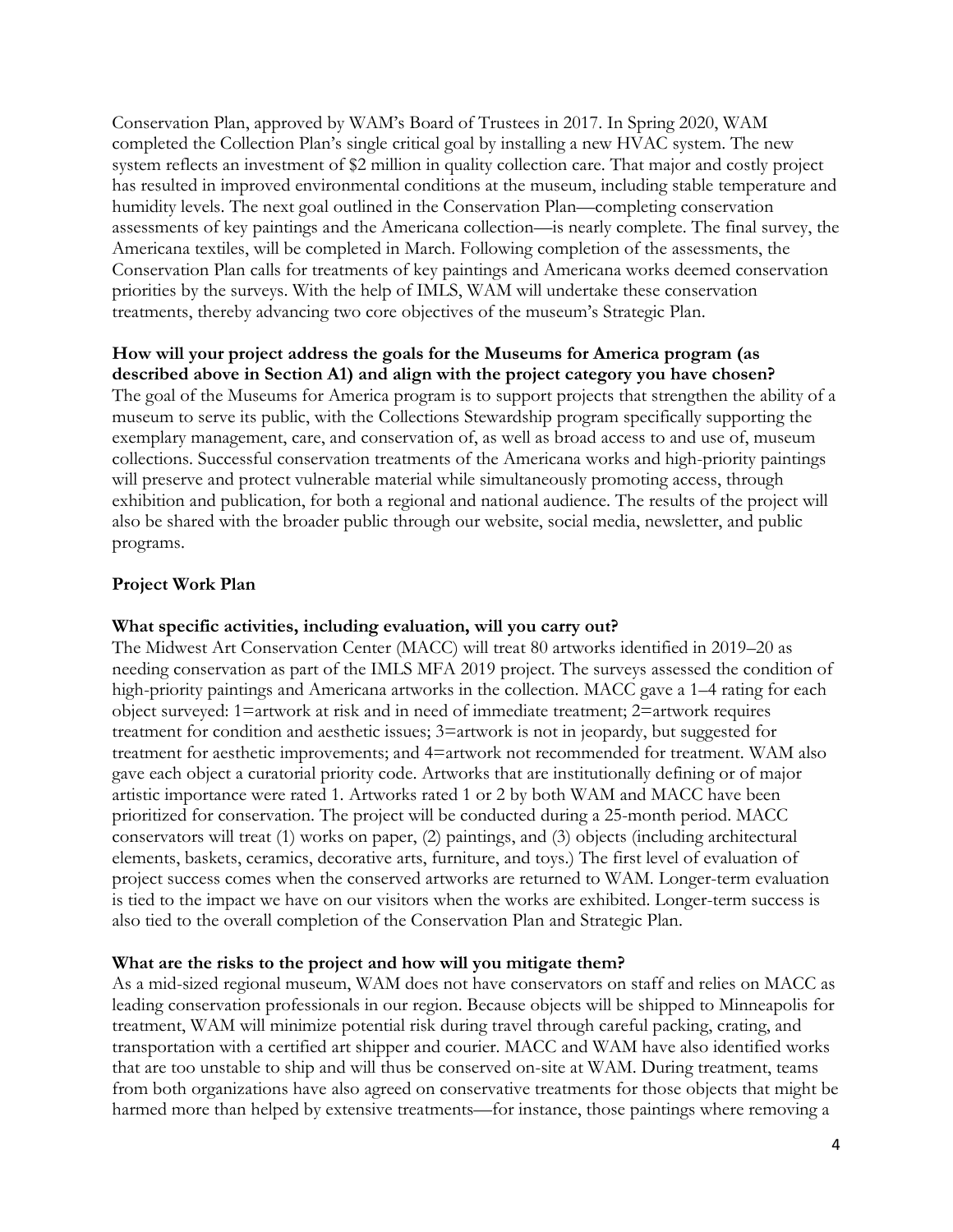layer of yellowed varnish might also remove glazing. Neither WAM nor MACC are interested in erasing the lived histories of the Americana objects. While they will be stabilized and surface grime removed, there will be no attempt to return them to like-new condition. WAM and MACC staff will discuss additional issues as they arise. Concern for the artwork will guide each treatment decision.

#### **Who will plan, implement, and manage your project? Will partners be engaged, and if so, for what purpose?**

The project spans 25 months and is headed by WAM Registrar Leslie Servantez and Curator Dr. Tera Hedrick. Director Dr. Patricia McDonnell and CFO Jan Harper will provide oversight, grants management, and financial reporting. Other vital WAM staff include Manager of Imaging and Installation Kirk Eck and Preparator Rebecca Williams. WAM will work closely to coordinate the project with Megan Emery, chief conservator and senior objects conservator, Midwest Art Conservation Center (MACC). Because the wide variety of works to be treated requires a diverse set of conservators, Emery will lead a team of four conservators at MACC. Emery joined MACC in 2013, coming from the Cincinnati Art Museum where she was responsible for the care and preservation of all three-dimensional objects. She holds a Master of Arts with a Certificate of Advanced Study in Conservation from the State University College of New York at Buffalo.

Like Emery, the rest of MACC's staff is highly trained. Courtney Murray, objects conservator, joined MACC in 2017, coming from the Denver Art Museum where she worked with an encyclopedic collection of three-dimensional objects. She also completed a Samuel H. Kress Foundation postgraduate fellowship and graduate internship at the Denver Art Museum, and graduate internships at the Royal British Columbia Museum in Victoria, British Columbia and the Toledo Museum of Art. Murray holds a Master of Science in Conservation from the Winterthur/University of Delaware Program in Art Conservation. The paper conservation will be led by the senior paper conservator at MACC, Dianna Clise. Clise joined MACC in 2007 after completing her Masters in Art Conservation with a specialization in works on paper from Queen's University in Kingston, Ontario. Prior to pursuing her graduate degree, Clise worked at Etherington Conservation Center in Greensboro, North Carolina. Paintings conservation will be led by Kristy Jeffcoat. She holds a Masters of Art Conservation with a specialty in paintings and painted surfaces from Queen's University in Kingston, Ontario, a Post-Baccalaureate Certificate in Art Conservation from Studio Art Centers International in Florence, Italy, and Bachelor of Fine Arts with a specialization in Art History from Louisiana State University. Associate Paintings Conservator Alexa Beller will assist with painting conservation. Beller holds a Master of Science in Conservation from the Winterthur/University of Delaware Program in Art Conservation. She joined MACC after completing a National Endowment for the Humanities Paintings Conservation Fellowship at the Chrysler Museum of Art in Norfolk, Virginia.

#### **When and in what sequence will your activities occur?**

Fall 2021

- WAM packs and ships Group I (works on paper, select paintings, select objects) to MACC
- MACC begins work on Group I

Spring to Fall 2022

- MACC ships completed Group I back to WAM, WAM starts to mat and frame works on paper, reframe select paintings
- Paintings conservator will treat artwork on-site at WAM for one week
- Objects conservator will treat artwork on-site at WAM for one week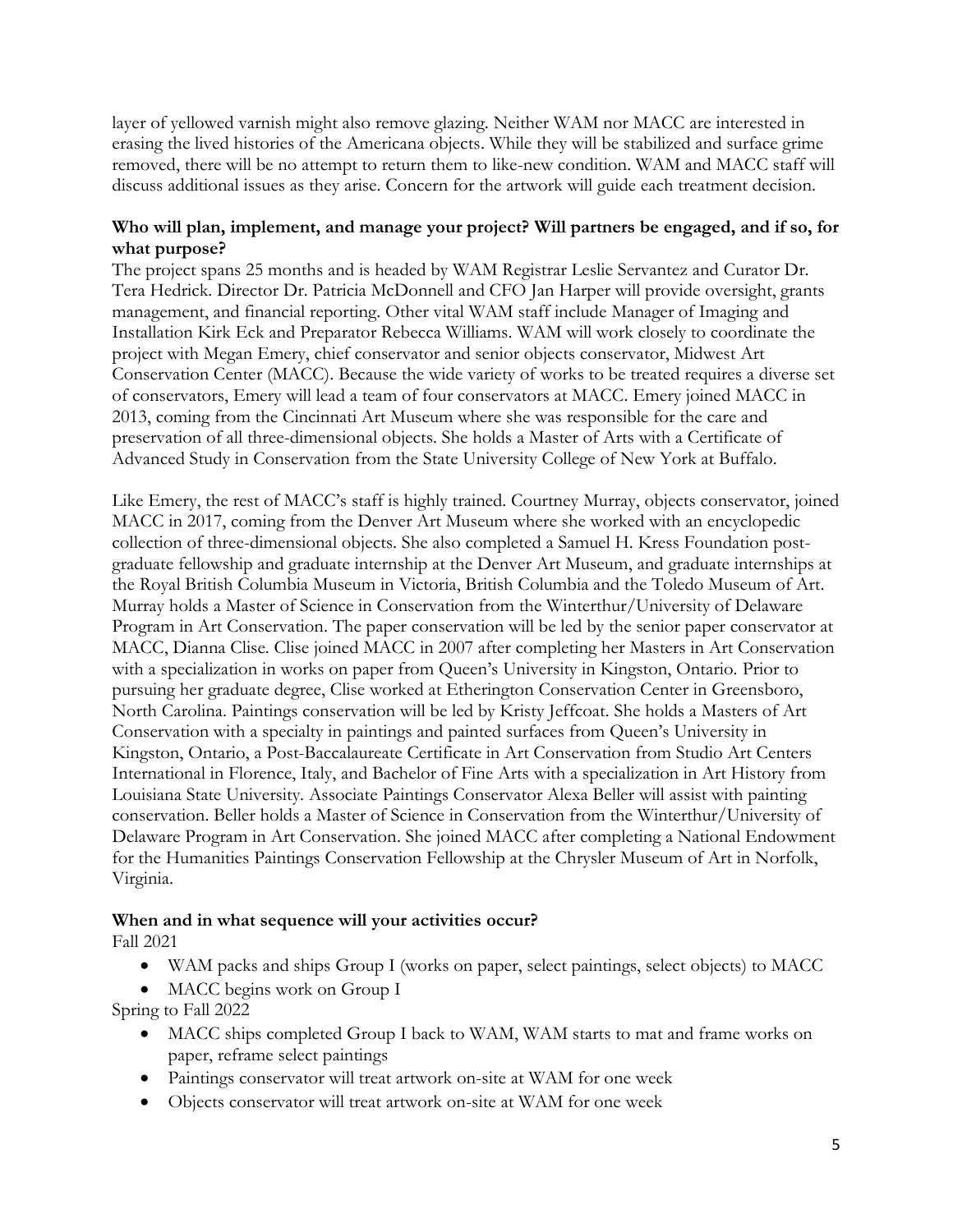- WAM ships Group II to MACC
- Spring and Summer 2023

• MACC continues treatment on Group II (remaining paintings and objects) Fall 2023

- MACC ships completed Group II back to WAM
- WAM mats, frames, photographs, and stores conserved artworks; updates records

**What time, financial, personnel, and other resources will you need to carry out the activities?** This project will be a major undertaking requiring significant expenditures of both money and time. Although WAM invests heavily in conservation—to date in 2020, WAM spent \$83,257 on conservation—we are eager to garner outside financial support for a project of this scope. At MACC, five conservators will treat 24 paintings, 4 works on paper, and 52 objects for \$153,680. At WAM, although the project will not require additional staffing, it will add to the normal duties of the curatorial team. Packing and shipping will be a major financial investment and take significant staff time. Staff members will courier the works to and from Minneapolis. Once the objects arrive in Minneapolis, WAM staff will be in continuous communication with MACC staff regarding progress and treatment decisions. WAM's curator and registrar will conduct any research necessary to help make treatment decisions as they arise. Once the objects are back on at the museum, WAM's photographer will photograph each object. The preparator and installation manager will reframe paintings, mat works on paper, and return all works to storage. If necessary, the registrar and preparator will adjust storage conditions in accordance with any MACC recommendations. Finally, the registrar and curator will update records, entering reports into the museum's database and filing hardcopies in curatorial records. The entire project will take 25 months.

#### **How will you track your progress toward achieving your intended results?**

Project Manager Leslie Servantez will collaborate with MACC throughout the project to track treatment progress and maintain the schedule. This process will facilitate timely adjustments to keep activities on track. Museum staff will give updates to WAM's Collection Committee, the committee tasked with overseeing the implementation of the Conservation Plan. The Collection Committee will share these results with the Board of Trustees.

#### **How and with whom will you share your project's results?**

Internally, the treatment results will be shared with WAM's Collection Committee and Board of Trustees. As a public-private partnership, the museum will also report the treatment results to the City of Wichita, Wichita City Council, and Mayor. Results will also be shared with the public. The WAM members' newsmagazine—with a distribution of more than 3,000 copies—will feature an article outlining the conservation. WAM will also notify the local newspaper, *The Wichita Eagle*, and area news stations about completion of the project. We will also post before-and-after pictures and detail individual treatments on our website and social media pages. Conservator Megan Emery will also give a public lecture at WAM. Most importantly, however, WAM visitors as well as museumgoers throughout the county will see the results on display as the conserved artworks are exhibited in Wichita and on regional and national tours.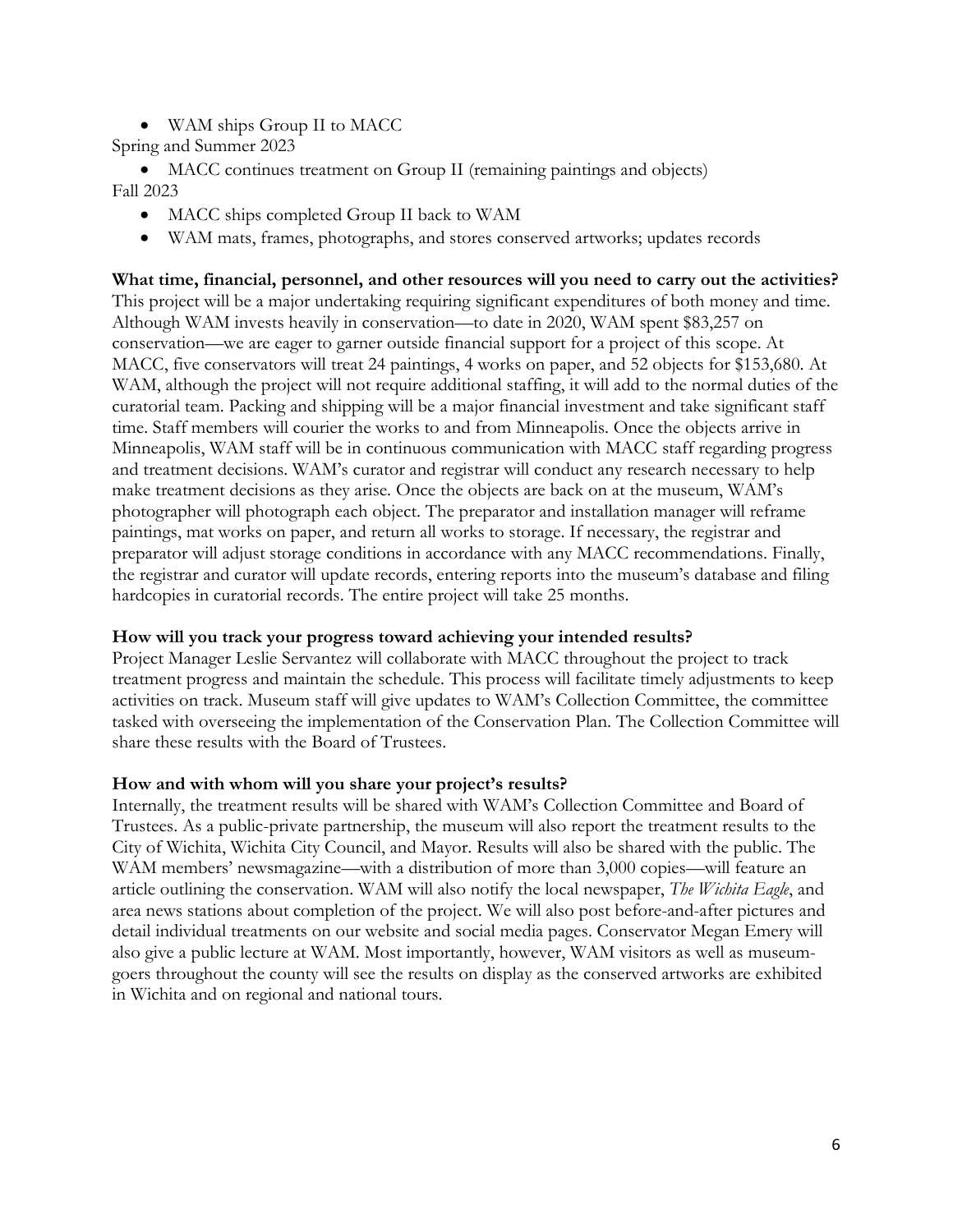#### **Project Results**

#### **What are your project's intended results that will address the need, problem, or challenge you have identified.**

The project will result in conserved artworks from two important parts of WAM's collection. In 2017, WAM passed its first formal Conservation Plan, authored by WAM curatorial staff in conjunction with conservators at MACC. It gave us a roadmap to realize the best possible care of Wichita's prized art collection for the public we serve. The Conservation Plan identified one critical goal—installing a new HVAC system—which was completed in Spring 2020. We now have a firstrate environment in which to store and display the collection. The next goal—marked high-priority by the Conservation Plan—called for conservation assessments and subsequent treatments of two key parts of the collection (1) the Americana group and (2) notable paintings. In 2019, WAM received an IMLS Collections Stewardship Grant to conduct these surveys. As the next step in the Conservation Plan, this project will conserve those artworks identified by the surveys as needing treatment, thus completing the "high-priority" goals outlined in the Conservation Plan. Our project results will enable WAM to fulfill the museum's "profound responsibility to maintain and preserve artworks accepted into the collection for posterity."

#### **How will the care, condition, management, access to, or use of the museum's collections and/or records that define the focus of your project improve?**

The project will result in the improved condition of 80 artworks from the Americana and highpriority paintings collections. The project will also result in improved public access. After conservation, the artworks will be ready for travel and display, particularly in the planned Americana and Art Bridges exhibitions described above. Not only will the project result in conserved artworks that are safe for travel and display, the project will also improve WAM's knowledge of, and records for, works in the Americana and high-priority paintings collections. During conservation, MACC will document each treatment and its results. This information will guide future WAM staff as they care for these works in coming decades.

#### **What data will you collect and report to measure your project's success?**

WAM will receive treatment reports for each of the conserved objects. These reports will provide a detailed record of the treatments and include before and after photographs, written summaries of treatment steps, materials used, and suggestions for storage, handling, and display. WAM will share examples of these treatment reports with the Collection Committee and Board of Trustees. In conjunction with the artworks themselves, these records will testify to the improved condition of the conserved works and allow WAM to exhibit them with confidence.

#### **What tangible products will result from your project? How will you sustain the benefits of your project?**

The conservation treatments will result in 80 pristine and stable artworks that are ready for display in Wichita and beyond. Successful completion of this project will also mean the successful completion of the critical and high-priority goals outlined in WAM's 2017–2022 Conservation Plan (attached in Supporting Documents). It will allow the museum to begin work on longer-term conservation objectives. The full execution of the Conservation Plan will ensure the maintenance and preservation of the museum's collection for coming generations, enabling future WAM staff to exhibit and present our cultural and artistic treasures in coming decades. IMLS support will allow WAM to continue its mission to bring "people, ideas, and American art together to enrich lives and build community," both now and into the future.